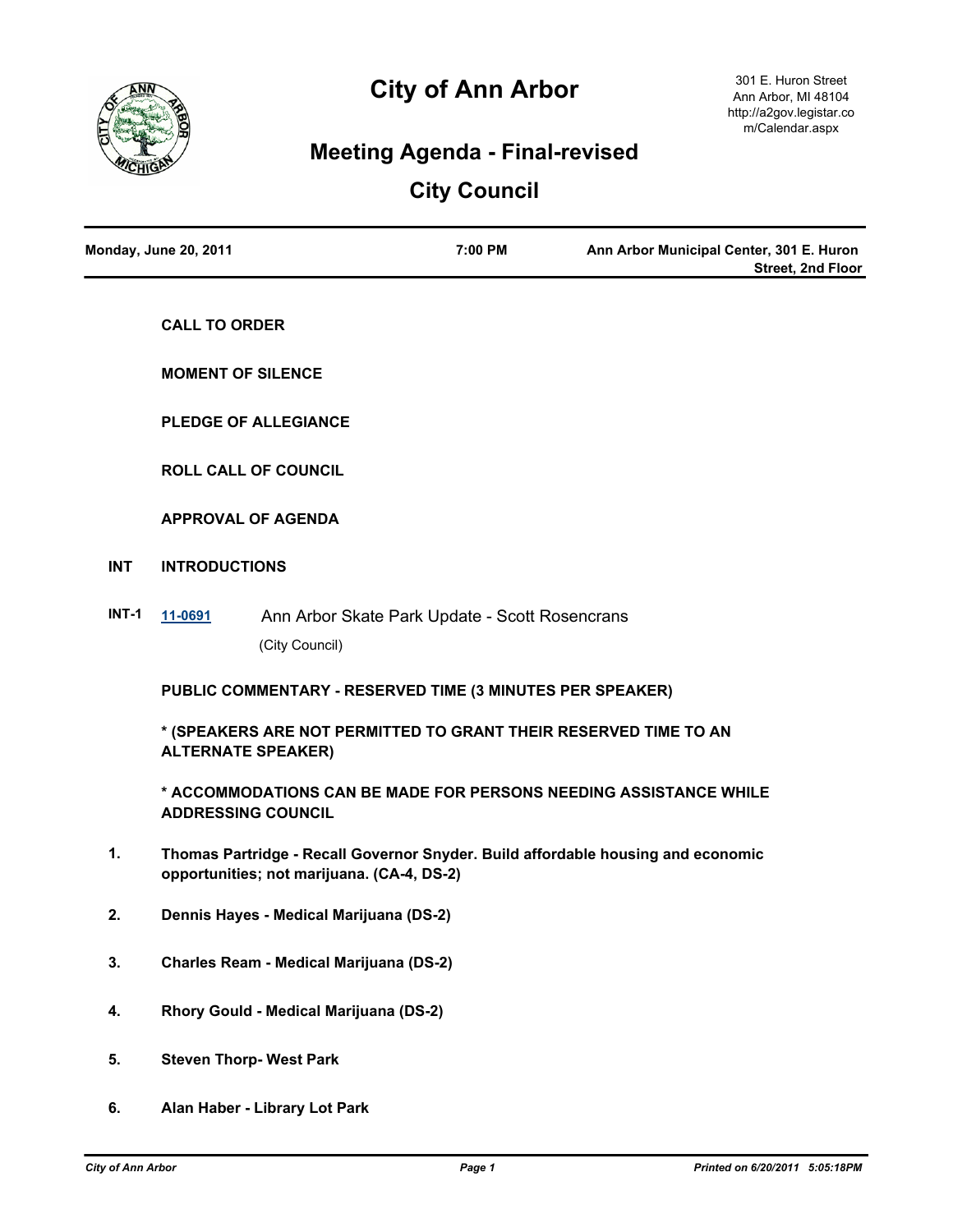## **7. Citizens for a Safe Ann Arbor - Emergency Services**

## **COMMUNICATIONS FROM COUNCIL**

**1. [11-0768](http://a2gov.legistar.com/gateway.aspx?M=L&ID=7520)** Resolution to Appoint Liz Rother as a Member of the City of Ann Arbor Greenbelt Advisory Commission

(City Council)

*Sponsors:* Hohnke *(Added 6/17/11)*

## **COMMUNICATIONS FROM THE CITY ADMINISTRATOR**

## **PH PUBLIC HEARINGS (3 MINUTES PER SPEAKER)**

**PH-1 [10-1249](http://a2gov.legistar.com/gateway.aspx?M=L&ID=6604)** An Ordinance to Add a New Chapter 95 to Title VII (Medical Marijuana Licenses for Cultivation Facilities and Dispensaries) of the Code of the City of Ann Arbor (Ordinance No. ORD-11-04)

(City Attorney Services - Stephen K. Postema)

11-04 Briefed as Amended on 060611.pdf, Chapter 95 as Amended on May 2 2011 - Briefed.pdf, Chapter 95 - Marijuana Ordinance Briefed w new Section numbers.pdf, Chapter 95 as amended 3-21-11.pdf, Chapter 71 As Amended 3-7-11.pdf, Chapter 71 as Amended on FEB7.pdf, Chapter 71 As Amended Jan 3.pdf, Ordinance - Chapter 71.pdf *Attachments:*

*(See B-1)*

**PH-2 [11-0464](http://a2gov.legistar.com/gateway.aspx?M=L&ID=7190)** An Ordinance to Amend Sections 2:63, 2:64, 2:65 and 2:69 of Chapter 29 (Increase Water, Sewer, and Stormwater Rates and Amend Residential Summer Service Billings) of Title II of the Code of the City of Ann Arbor (Ordinance No. ORD-11-08)

(Public Services - Sue F.McCormick, Public Services Administrator)

*Attachments:* Chapter 29 Ord-11-08 Briefed, Ord amend chpt 29 2011.pdf *(See B-3)*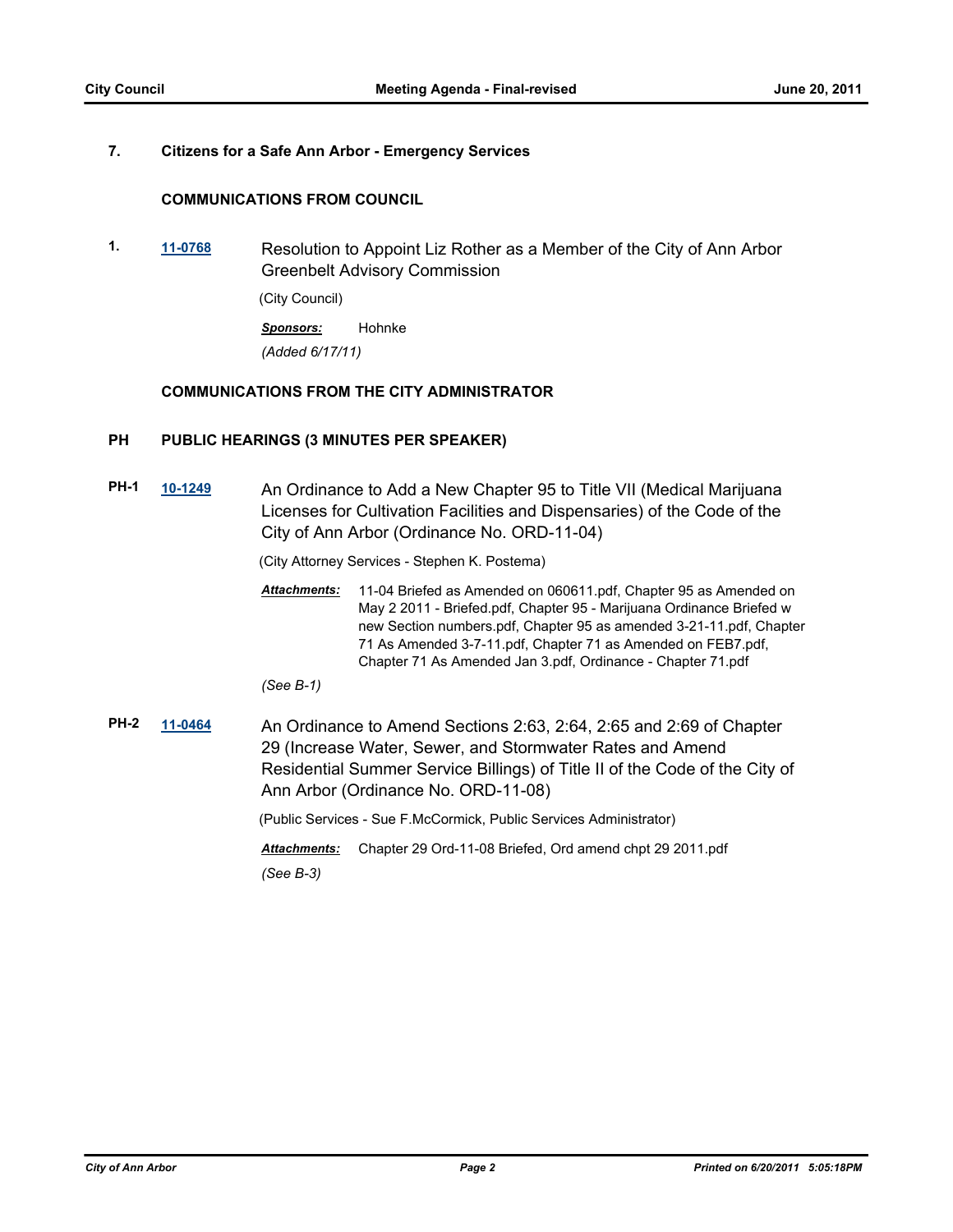**PH-3 [11-0477](http://a2gov.legistar.com/gateway.aspx?M=L&ID=7200)** An Ordinance to Amend Sections 5:600, 5:601, 5:602, 5:603, 5:604, 5:605, 5:606, 5:607, 5:608 and 5:610, to Repeal Section 5:611, and to Amend Renumbered Section 5:611 of Chapter 62 (Landscaping and Screening) of Title V of the Code of the City of Ann Arbor Regarding Plant Materials, Screening and Landscape Island Requirements - Planning Commission Recommendation: Approval (8 Yeas, 0 Nays) (Ordinance No. ORD-11-09)

(Community Services - Sumedh Bahl, Area Administrator)

Chapter62OrdinanceRev2 Briefed, Chapter62OrdinanceRev2.pdf, Planning Staff Report 03-01-11, Planning Comm Minutes 12-07-10, Planning Staff Report 12-07-10 *Attachments:*

*(See B-4)*

**PH-4 [11-0664](http://a2gov.legistar.com/gateway.aspx?M=L&ID=7402)** Resolution to Establish a Fee for Design Review Board Applications (Community Services - Sumedh Bahl, Area Administrator)

*(See DS-17)*

## **COMMUNICATIONS FROM COUNCIL**

## **A APPROVAL OF COUNCIL MINUTES**

**A-1 [11-0739](http://a2gov.legistar.com/gateway.aspx?M=L&ID=7482)** Working Session of May 9, 2011 and May 31 Continued Regular Session of May 16, 2011 (part III) and June 6, 2011 Regular Session

(City Clerk - Jacqueline Beaudry)

05-09-11 Work Session Minutes.pdf, 05-31-11 Draft minutes.pdf, *Attachments:* Redactions List & Council Emails.5.31.11.PDF, 06-06-11 Draft Minutes.pdf, 6-6-11 Council Meeting Emails.PDF

## **CA CONSENT AGENDA**

**CA-1 [11-0289](http://a2gov.legistar.com/gateway.aspx?M=L&ID=7012)** Resolution to Approve a Purchase Order to Michigan Supreme Court State Court Administrative Office for JIS (Not to Exceed \$57,026.80)

(Information Technology Services - Dan Rainey, IT Director)

**CA-2 [11-0607](http://a2gov.legistar.com/gateway.aspx?M=L&ID=7345)** Resolution to Approve a Purchase Order to Cogsdale Corporation for Annual Software Maintenance and Support Agreement for FY2012 (\$58,147.50)

(Information Technology Services - Daniel Rainey, IT Director)

**CA-3 [11-0644](http://a2gov.legistar.com/gateway.aspx?M=L&ID=7375)** Resolution to Approve a Contract with Governmental Consultant Services Inc. for Lobbying Services (\$48,000.00)

(Financial and Administrative Services - Tom Crawford, CFO)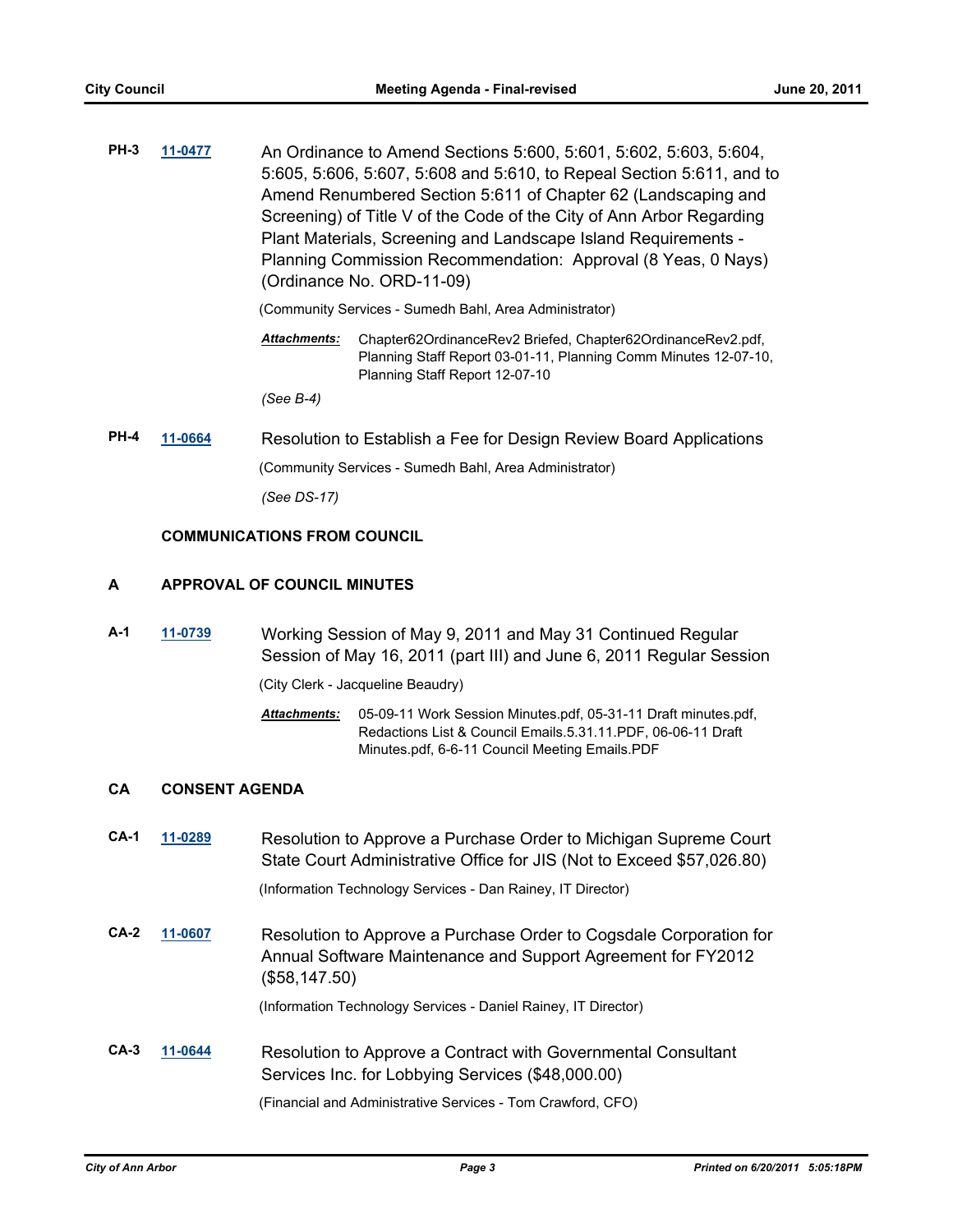| $CA-4$       | 11-0645 | Resolution to Approve a Contract with Ann Arbor SPARK for Business<br>Support Services (\$75,000.00)                                                                      |  |
|--------------|---------|---------------------------------------------------------------------------------------------------------------------------------------------------------------------------|--|
|              |         | (Financial and Administrative Services - Tom Crawford, CFO)                                                                                                               |  |
| $CA-5$       | 11-0736 | Resolution to Accept Board of Insurance Administration Meeting<br>Minutes of May 26, 2011                                                                                 |  |
|              |         | (Financial and Administrative Services - Tom Crawford, CFO)                                                                                                               |  |
| CA-6         | 11-0553 | Resolution to Approve Purchase of Liquid Oxygen for Water Treatment<br>from Air Liquide Industrial U.S. LP, Bid No. ITB-4154 (estimated<br>\$74,000.00/yr)                |  |
|              |         | (Water Treatment Plant Services - Sue F. McCormick, Area Administrator)                                                                                                   |  |
|              |         | <b>Attachments:</b><br>bid4154-AirLiquide.pdf, bidsheet-4154lox.pdf                                                                                                       |  |
| <b>CA-7</b>  | 11-0603 | Resolution to Approve the Purchase of Meter Transmitting Units from<br>Aclara RF Systems, Inc. (\$75,000.00)                                                              |  |
|              |         | (Public Services - Sue F. McCormick, Area Administrator)                                                                                                                  |  |
| $CA-8$       | 11-0657 | Resolution to Approve Purchase of Carbon Dioxide (CO2) for Water<br>Treatment from Continental Carbonic Products, Bid No ITB-4157<br>(\$49/ton, estimated \$30,000.00/yr) |  |
|              |         | (Water Treatment Services - Sue F. McCormick, Public Services Administrator)                                                                                              |  |
|              |         | bidsheet-4157lime.pdf<br><b>Attachments:</b>                                                                                                                              |  |
| $CA-9$       | 11-0734 | Resolution to Approve Contract Amendment Number One with WeCare<br>Organics to Extend Equipment Lease 90 Days                                                             |  |
|              |         | (Systems Planning Services - Sue F. McCormick, Public Services Administrator)                                                                                             |  |
| <b>CA-10</b> | 11-0748 | Resolution to Approve a Purchase Order to Butzel Long for Legal<br>Services to the 15th Judicial District Court (NTE \$37,000)                                            |  |
|              |         | (Fifteenth District Court Services - Keith Zeisloft)                                                                                                                      |  |

# **B ORDINANCES - SECOND READING**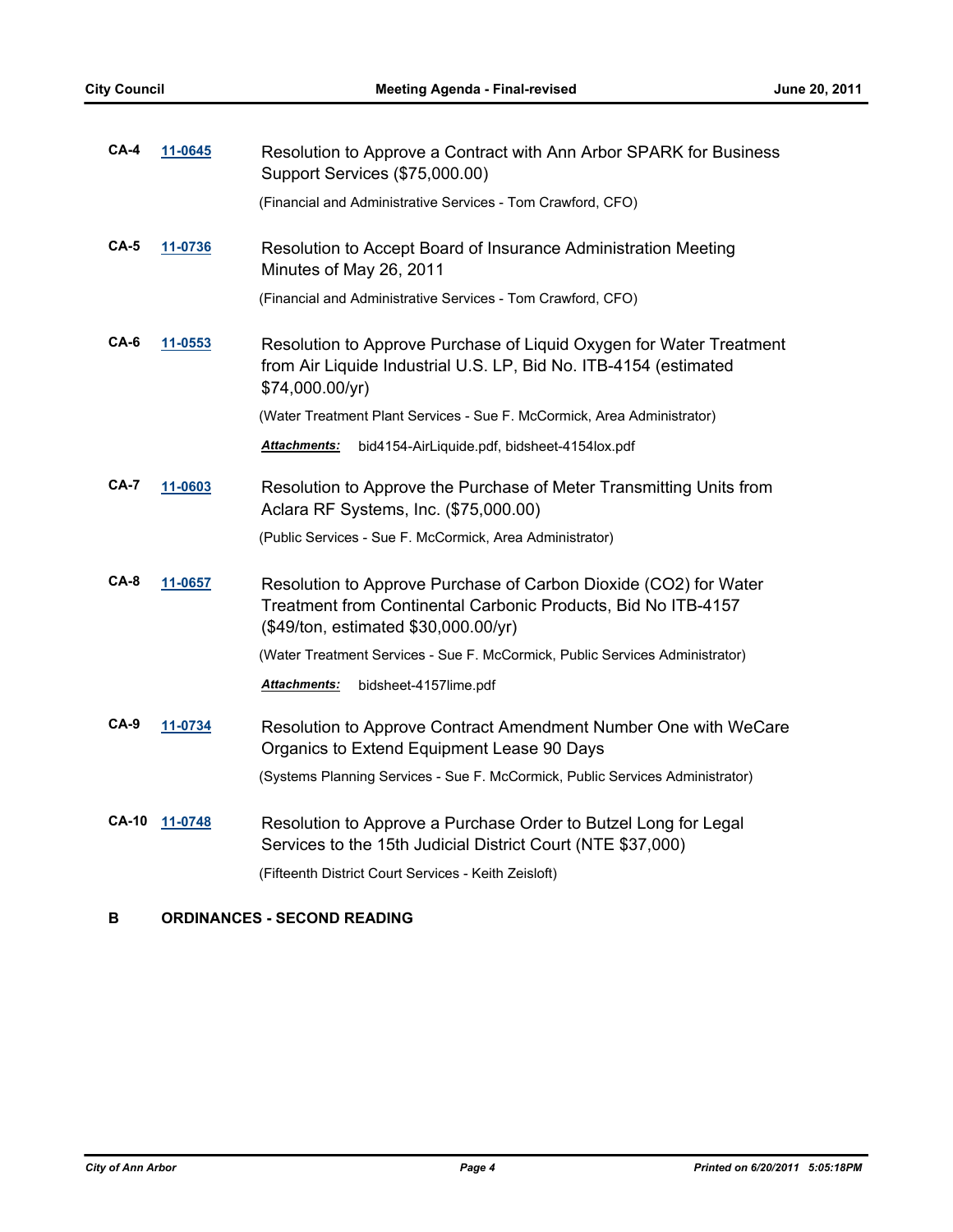| $B-1$       | 10-1249                                                                                                                                                                                                                                                                  | An Ordinance to Add a New Chapter 95 to Title VII (Medical Marijuana<br>Licenses for Cultivation Facilities and Dispensaries) of the Code of the<br>City of Ann Arbor (Ordinance No. ORD-11-04)                                                                                                                                                                                                  |  |  |  |
|-------------|--------------------------------------------------------------------------------------------------------------------------------------------------------------------------------------------------------------------------------------------------------------------------|--------------------------------------------------------------------------------------------------------------------------------------------------------------------------------------------------------------------------------------------------------------------------------------------------------------------------------------------------------------------------------------------------|--|--|--|
|             |                                                                                                                                                                                                                                                                          | (City Attorney Services - Stephen K. Postema)                                                                                                                                                                                                                                                                                                                                                    |  |  |  |
|             |                                                                                                                                                                                                                                                                          | Attachments:<br>11-04 Briefed as Amended on 060611.pdf, Chapter 95 as Amended on<br>May 2 2011 - Briefed.pdf, Chapter 95 - Marijuana Ordinance Briefed w<br>new Section numbers.pdf, Chapter 95 as amended 3-21-11.pdf, Chapter<br>71 As Amended 3-7-11.pdf, Chapter 71 as Amended on FEB7.pdf,<br>Chapter 71 As Amended Jan 3.pdf, Ordinance - Chapter 71.pdf                                   |  |  |  |
|             |                                                                                                                                                                                                                                                                          | $(See PH-1)$                                                                                                                                                                                                                                                                                                                                                                                     |  |  |  |
| <b>DS-1</b> | 11-0725                                                                                                                                                                                                                                                                  | Resolution to Authorize Summary Publication of Ordinance No.<br>ORD-11-04 - An Ordinance to Add a New Chapter 95 to Title VII<br>(Medical Marijuana Licenses for Dispensaries) of the Code of the City of<br>Ann Arbor                                                                                                                                                                           |  |  |  |
|             |                                                                                                                                                                                                                                                                          | (City Attorney Services - Stephen K. Postema, City Attorney)                                                                                                                                                                                                                                                                                                                                     |  |  |  |
| $B-2$       | 10-0949                                                                                                                                                                                                                                                                  | An Ordinance to Add Section 5:50.1 of Chapter 55 (Zoning) of Title V of<br>the Code of the City of Ann Arbor Regarding Regulations Concerning<br>Medical Marijuana (CPC Recommendation: Approval - 8 Yeas and 0<br>Nays) (Ordinance No. ORD-10-37)                                                                                                                                               |  |  |  |
|             |                                                                                                                                                                                                                                                                          | (Community Services - Sumedh Bahl, Area Administrator)                                                                                                                                                                                                                                                                                                                                           |  |  |  |
|             |                                                                                                                                                                                                                                                                          | Attachments:<br>10-37 Briefed as Amended on 060611.pdf, 10-37 Briefed as Amended on<br>050211.pdf, Medical Marijuana Ordinance (ORD-10-37) Briefed,<br>10-07-10 Medical Marijuana Ordinance - CC, 10-5-10 Medical Marijuana<br>Ordinance - CPC, 10/5/10 Medical Marijuana Staff Report - CPC, 9/21/10<br>Medical Marijuana Staff Report - CPC, 9-21-10 CPC Minutes, AlliancePG<br>AA Nov 15 2010 |  |  |  |
|             |                                                                                                                                                                                                                                                                          | (Postponed from the 11/15/10, 12/6/10, 1/3/11, 1/20/11, 2/7/11, 4/19/11, 5/2/11 Regular<br>Sessions of council. Referred on 6/6/11)                                                                                                                                                                                                                                                              |  |  |  |
| <b>DS-2</b> | 11-0724                                                                                                                                                                                                                                                                  | Resolution to Authorize Summary Publication of Ordinance No.<br>ORD-10-37 - An Ordinance That Adds Section 5:50.1 of Chapter 55<br>(Zoning) of Title V of the Code of the City of Ann Arbor Regarding<br>Regulations Concerning Medical Marijuana                                                                                                                                                |  |  |  |
|             |                                                                                                                                                                                                                                                                          | (City Attorney Services - Stephen K. Postema, City Attorney)                                                                                                                                                                                                                                                                                                                                     |  |  |  |
| $B-3$       | <u>11-0464</u><br>An Ordinance to Amend Sections 2:63, 2:64, 2:65 and 2:69 of Chapter<br>29 (Increase Water, Sewer, and Stormwater Rates and Amend<br>Residential Summer Service Billings) of Title II of the Code of the City of<br>Ann Arbor (Ordinance No. ORD-11-08) |                                                                                                                                                                                                                                                                                                                                                                                                  |  |  |  |
|             |                                                                                                                                                                                                                                                                          | (Public Services - Sue F.McCormick, Public Services Administrator)                                                                                                                                                                                                                                                                                                                               |  |  |  |
|             |                                                                                                                                                                                                                                                                          | Attachments:<br>Chapter 29 Ord-11-08 Briefed, Ord amend chpt 29 2011.pdf<br>(See PH-2)                                                                                                                                                                                                                                                                                                           |  |  |  |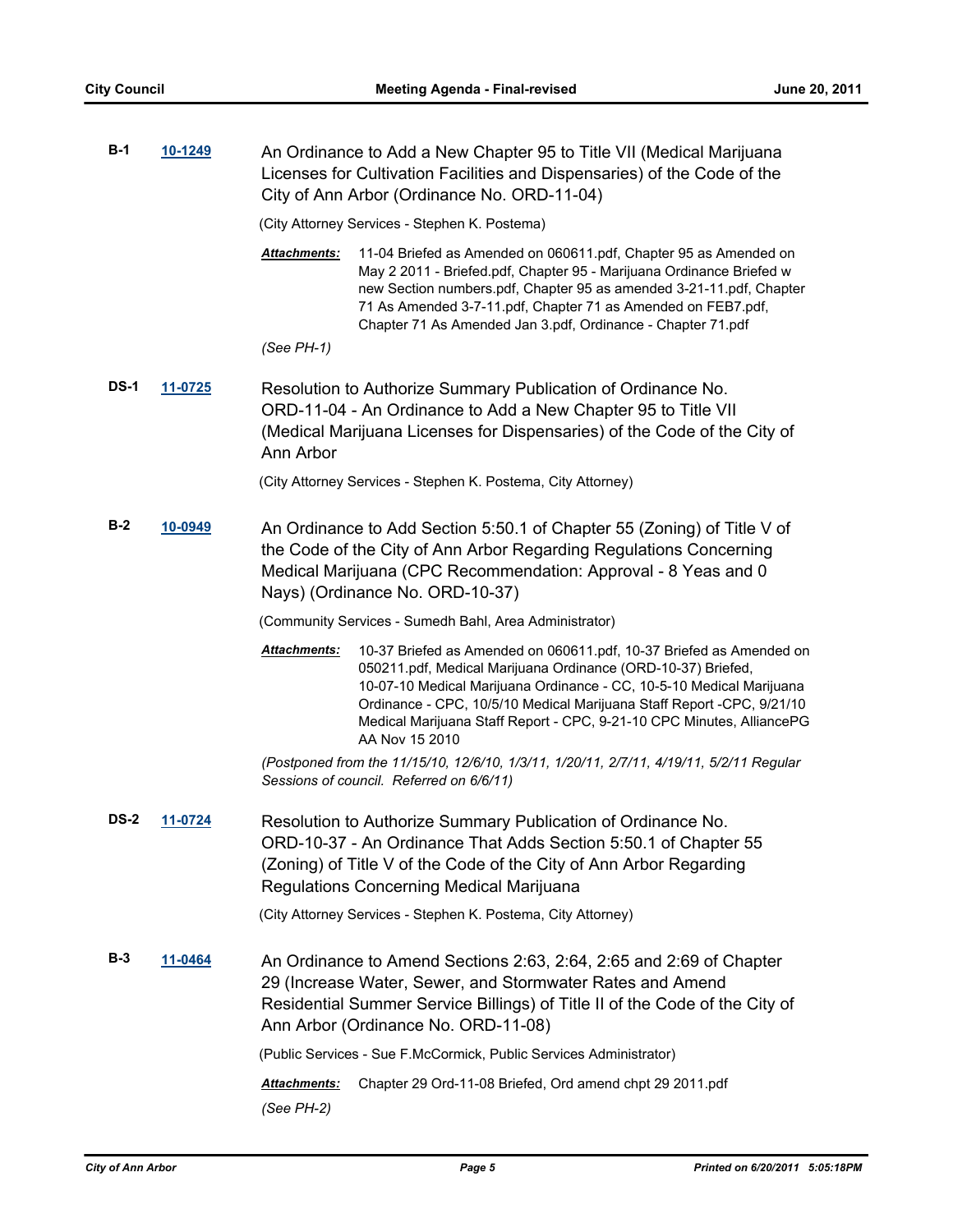| $DS-3$ | 11-0742 | Resolution to Authorize Summary Publication of Ordinance No.<br>ORD-11-08 to Amend Chapter 29 of Title II of the Code of the City of<br>Ann Arbor - Increase Water, Sewer and Stormwater Rates                                                                                                                                                                                                                                                      |  |
|--------|---------|-----------------------------------------------------------------------------------------------------------------------------------------------------------------------------------------------------------------------------------------------------------------------------------------------------------------------------------------------------------------------------------------------------------------------------------------------------|--|
|        |         | (Public Services - Sue McCormick, Public Services Administrator)                                                                                                                                                                                                                                                                                                                                                                                    |  |
| $B-4$  | 11-0477 | An Ordinance to Amend Sections 5:600, 5:601, 5:602, 5:603, 5:604,<br>5:605, 5:606, 5:607, 5:608 and 5:610, to Repeal Section 5:611, and to<br>Amend Renumbered Section 5:611 of Chapter 62 (Landscaping and<br>Screening) of Title V of the Code of the City of Ann Arbor Regarding<br>Plant Materials, Screening and Landscape Island Requirements -<br>Planning Commission Recommendation: Approval (8 Yeas, 0 Nays)<br>(Ordinance No. ORD-11-09) |  |
|        |         | (Community Services - Sumedh Bahl, Area Administrator)                                                                                                                                                                                                                                                                                                                                                                                              |  |
|        |         | Chapter62OrdinanceRev2 Briefed, Chapter62OrdinanceRev2.pdf,<br>Attachments:                                                                                                                                                                                                                                                                                                                                                                         |  |

*(See PH-3)*

**DS-4 [11-0706](http://a2gov.legistar.com/gateway.aspx?M=L&ID=7443)** Resolution to Authorize Summary Publication of Ordinance No. ORD-11-09 to Amend Sections 5:600, 5:601, 5:602, 5:603, 5:604, 5:605, 5:606, 5:607, 5:608 and 5:610, to Repeal Section 5:611, and to Amend Renumbered Section 5:611 of Chapter 62 (Landscaping and Screening) of Title V of the Code of the City of Ann Arbor

Planning Staff Report 12-07-10

Planning Staff Report 03-01-11, Planning Comm Minutes 12-07-10,

(Community Services - Sumedh Bahl, Area Administrator)

### **C ORDINANCES - FIRST READING**

**C-1 [11-0670](http://a2gov.legistar.com/gateway.aspx?M=L&ID=7408)** An Ordinance to Amend Sections 1:552, 1:564, 1:566, 1:569, 1:574, 1:587, and 1:595 of Chapter 18, Employees Retirement System, Title I, of the Code of the City of Ann Arbor

(City Attorney Services - Stephen K. Postema, City Attorney)

*Attachments:* Technical Amendments Chapter 18

## **D MOTIONS AND RESOLUTIONS**

### **DC New Business - Council:**

**DC-1 [11-0729](http://a2gov.legistar.com/gateway.aspx?M=L&ID=7468)** Resolution to Appoint Jamie Woolard as a Member of the City of Ann Arbor Environmental Commission

(City Council)

*Sponsors:* Hohnke and Teall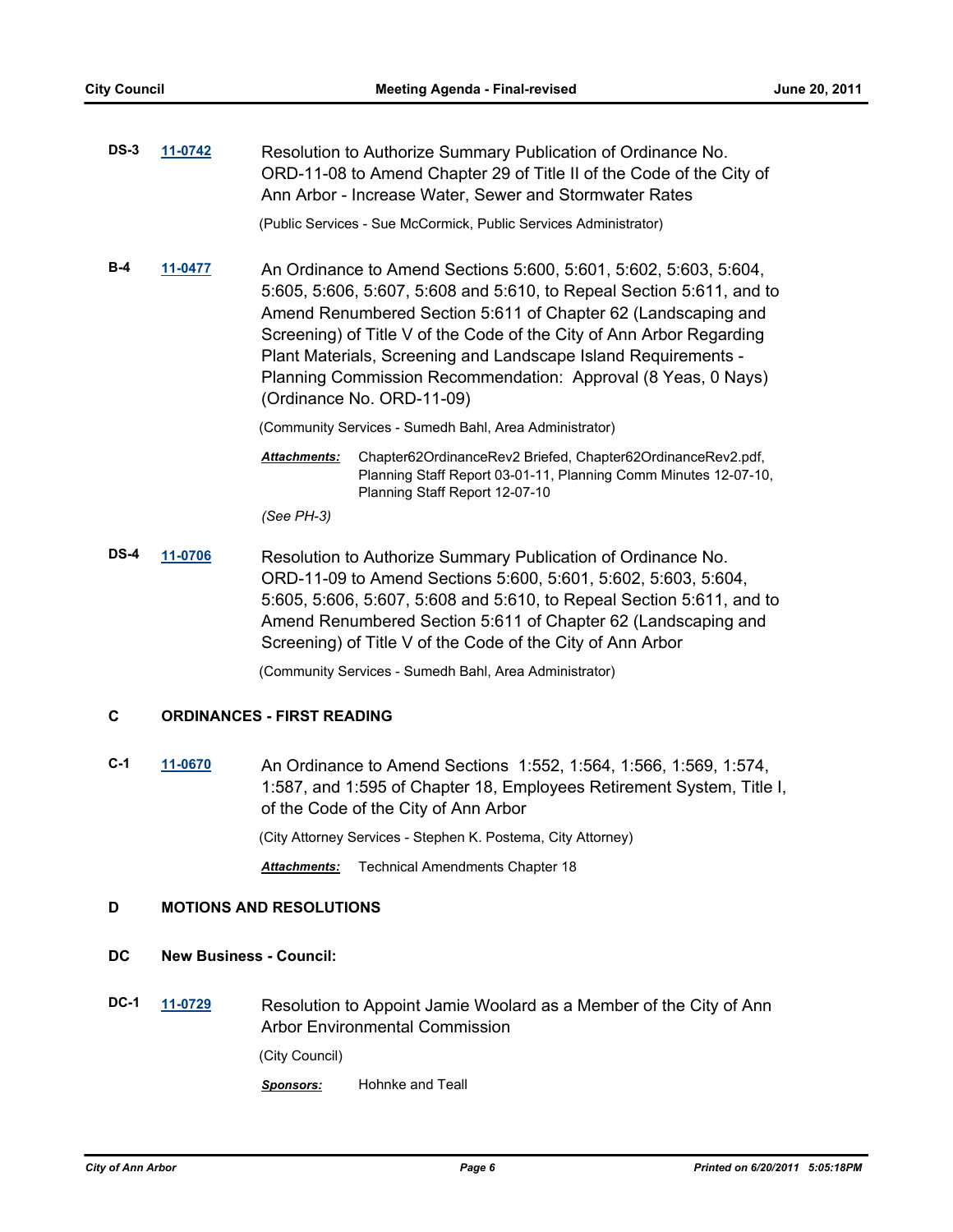| <b>DC-2</b>       | 11-0749                      | Resolution to Adopt Revised Fund Balance and Debt Policies                                                                                                                                                                        |                                                                                                                                                                                                                                                    |  |
|-------------------|------------------------------|-----------------------------------------------------------------------------------------------------------------------------------------------------------------------------------------------------------------------------------|----------------------------------------------------------------------------------------------------------------------------------------------------------------------------------------------------------------------------------------------------|--|
|                   |                              | (Budget Committee)                                                                                                                                                                                                                |                                                                                                                                                                                                                                                    |  |
|                   |                              | Sponsors:                                                                                                                                                                                                                         | <b>Budget Committee</b>                                                                                                                                                                                                                            |  |
|                   |                              | Attachments:                                                                                                                                                                                                                      | Fund Balance Policy, Debt Mgmt Policy                                                                                                                                                                                                              |  |
| $DC-3$<br>11-0679 |                              | Resolution to Amend Ann Arbor City Budget for Fiscal Year 2011 (8)<br><b>Votes Required)</b>                                                                                                                                      |                                                                                                                                                                                                                                                    |  |
|                   |                              | (Budget Committee)                                                                                                                                                                                                                |                                                                                                                                                                                                                                                    |  |
|                   |                              | <b>Sponsors:</b>                                                                                                                                                                                                                  | <b>Budget Committee</b>                                                                                                                                                                                                                            |  |
| DB                |                              | <b>New Business - Boards and Commissions:</b>                                                                                                                                                                                     |                                                                                                                                                                                                                                                    |  |
| DS                | <b>New Business - Staff:</b> |                                                                                                                                                                                                                                   |                                                                                                                                                                                                                                                    |  |
| <b>DS-5</b>       | 11-0741                      |                                                                                                                                                                                                                                   | Resolution to Amend the 2011 City Council Calendar                                                                                                                                                                                                 |  |
|                   |                              |                                                                                                                                                                                                                                   | (City Administrator - Tom Crawford)                                                                                                                                                                                                                |  |
| DS-6              | 11-0517                      | Resolution to Approve an Agreement with Parsons Brinckerhoff<br>Michigan, Inc. (PBM) for Project Management and Construction<br>Engineering Services for the E. Stadium Boulevard Bridges<br>Replacement Project (\$3,587,456.80) |                                                                                                                                                                                                                                                    |  |
|                   |                              |                                                                                                                                                                                                                                   | (Public Services - Sue F. Mc Cormick, Area Administrator)                                                                                                                                                                                          |  |
| <b>DS-7</b>       | 11-0592                      |                                                                                                                                                                                                                                   | Resolution to Approve Third Amendment to Agreement with Northwest<br>Consultants, Inc. (NCI) for Construction Engineering and Additional<br>Design Engineering Services for the E. Stadium Boulevard Bridges<br>Replacement Project (\$609,815.00) |  |
|                   |                              |                                                                                                                                                                                                                                   | (Project Management Services - Sue F. McCormick, Public Services Administrator)                                                                                                                                                                    |  |
| DS-8              | 11-0655                      | \$345,000.00/6 months)                                                                                                                                                                                                            | Resolution to Approve Purchase of Quicklime for Water Treatment from<br>Carmeuse Lime Inc; Beachville Bid No. ITB-4157 (estimated                                                                                                                  |  |
|                   |                              |                                                                                                                                                                                                                                   | (Water Treatment Services - Sue F. McCormick, Public Services Administrator)                                                                                                                                                                       |  |
|                   |                              | Attachments:                                                                                                                                                                                                                      | bidsheet-4157lime.pdf                                                                                                                                                                                                                              |  |
| DS-9              | <u>11-0555</u>               |                                                                                                                                                                                                                                   | Resolution to Approve Purchase of Sodium Hydroxide for Water<br>Treatment from JCI Jones Chemicals, Inc Bid No. ITB-4153<br>(\$560.00/ton, estimated \$126,000.00/yr)                                                                              |  |
|                   |                              |                                                                                                                                                                                                                                   | (Water Treatment Plant Services - Sue F. McCormick, Area Administrator)                                                                                                                                                                            |  |
|                   |                              | Attachments:                                                                                                                                                                                                                      | Bid4153-JCIJones.pdf, bidsheet-4153.pdf                                                                                                                                                                                                            |  |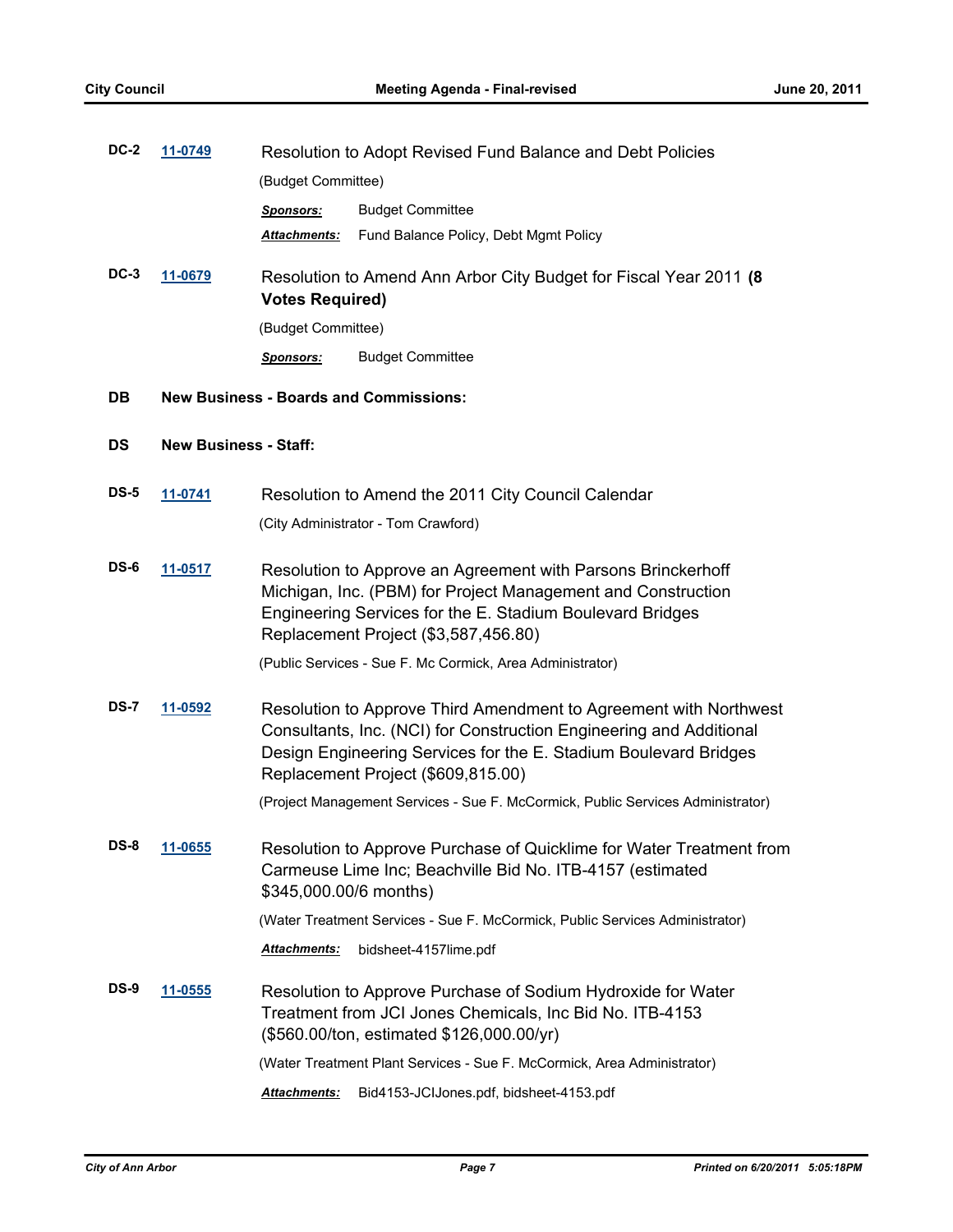| <b>DS-10</b> | 10-1259        | Resolution to Approve a Contract with PerkinElmer Health Sciences Inc.<br>for a Water Laboratory Information Management System and Services<br>(\$110,026.00)                                                                                       |  |  |
|--------------|----------------|-----------------------------------------------------------------------------------------------------------------------------------------------------------------------------------------------------------------------------------------------------|--|--|
|              |                | (Public Services - Sue McCormick, Public Services Area Administrator)                                                                                                                                                                               |  |  |
|              |                | Attachments:<br>PKI Contract.pdf                                                                                                                                                                                                                    |  |  |
| <b>DS-11</b> | 11-0669        | Resolution to Award Contract for Barton Dam Concrete Repairs to<br>Gerace Construction Company (\$812,500.00) and Appropriate<br>\$366,250.00 from the General Fund Reserve (8 Votes Required)                                                      |  |  |
|              |                | (Public Services - Sue F McCormick, Area Administrator)                                                                                                                                                                                             |  |  |
| <b>DS-12</b> | 11-0652        | Resolution to Approve Amendment No. 1 to the Continuing Service<br>Contracts with E. T. MacKenzie Company (\$250,000.00) and D. N.<br>Higgins, Inc. (\$250,000.00) for On-Call and Emergency Construction<br><b>Services</b>                        |  |  |
|              |                | (Field Operations Services - Sue F. McCormick, Public Services Administrator)                                                                                                                                                                       |  |  |
|              |                | Attachments:<br>File 09 0965, R 09 445 pdf, AMEND_1_Higgins.pdf,<br>AMEND_1_MacKenzie.pdf                                                                                                                                                           |  |  |
| <b>DS-13</b> | 11-0544        | Resolution to Adopt a Policy Regarding Affordable Housing Project<br>Liens                                                                                                                                                                          |  |  |
|              |                | (Community Services - Sumedh Bahl, Area Administrator)                                                                                                                                                                                              |  |  |
| <b>DS-14</b> | 11-0576        | Resolution to Award Purchase Orders to Asplundh Tree Expert<br>Company (\$90,000.00), Advanced Tree Care Services (\$40,000.00) and<br>Owen Tree Service (\$30,000.00) for Tree Removal, Stump Removal<br>and/or Tree Trimming Services, ITB - 4141 |  |  |
|              |                | (Public Services - Sue F. McCormick, Area Administrator)                                                                                                                                                                                            |  |  |
|              |                | Forestry Tree Services By the Hour Bid - ITB 4141.pdf<br><u>Attachments:</u>                                                                                                                                                                        |  |  |
| <b>DS-15</b> | 11-0656        | Resolution Setting a Public Hearing on Picometrix, LLC's Application for<br>an Industrial Facilities Exemption Certificate in Industrial Development<br>District No. 2006-020                                                                       |  |  |
|              |                | (Financial and Administrative Services - Tom Crawford, COF)                                                                                                                                                                                         |  |  |
|              |                | Attachments:<br>picometrix 2011 ift.pdf                                                                                                                                                                                                             |  |  |
| <b>DS-16</b> | <u>11-0723</u> | Resolution to Amend Contracts with Legal Services of South Central<br>Michigan and Housing Bureau for Seniors for Foreclosure Prevention<br>and Counseling Services (\$70,001.00 FY 2011 General Fund) (8 Votes<br><b>Required)</b>                 |  |  |
|              |                | (Community Services - Sumedh Bahl, Area Administrator)                                                                                                                                                                                              |  |  |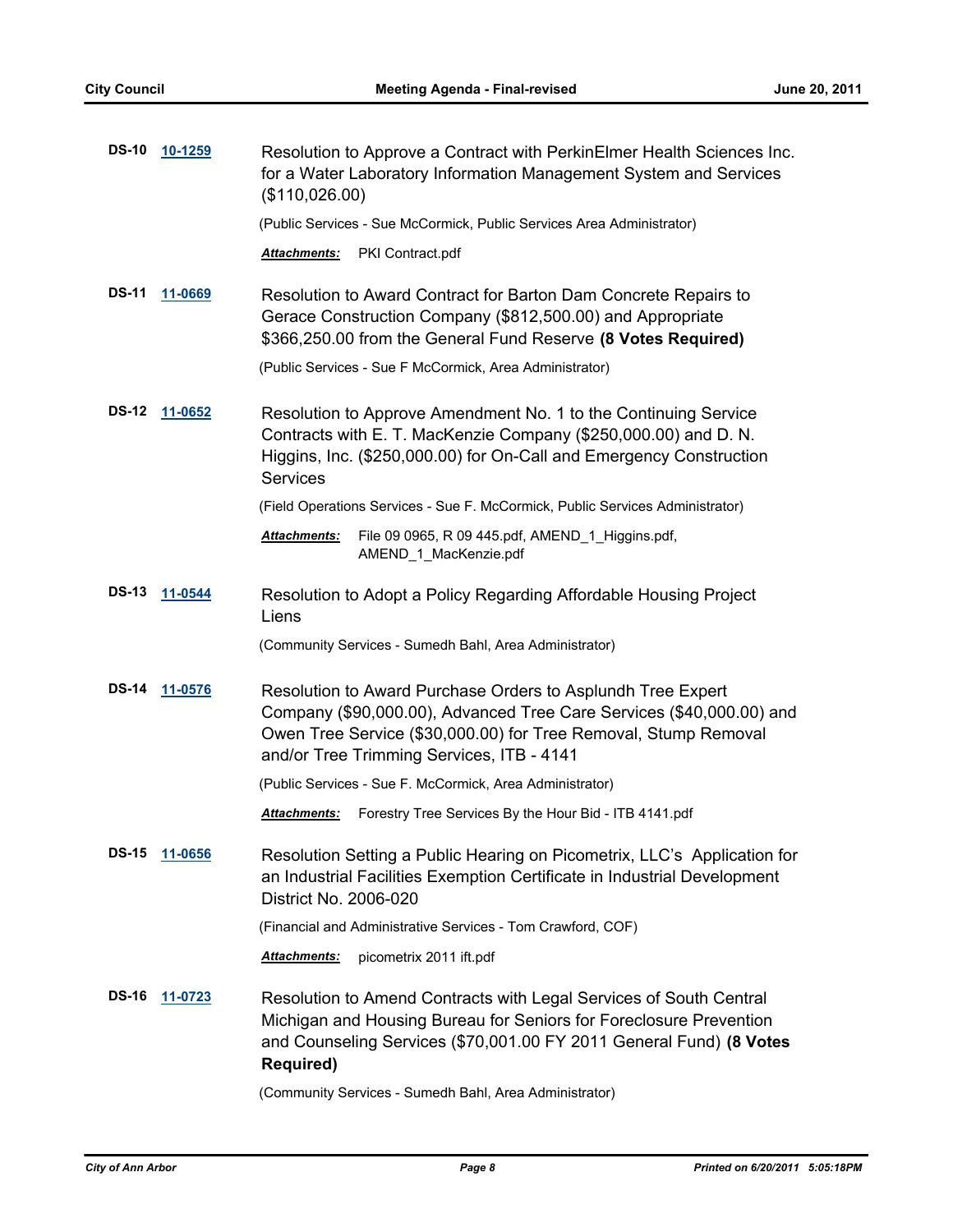| DS-17 11-0664 | Resolution to Establish a Fee for Design Review Board Applications |
|---------------|--------------------------------------------------------------------|
|               | (Community Services - Sumedh Bahl, Area Administrator)             |
|               | (See PH-4)                                                         |

**DS-18 [11-0767](http://a2gov.legistar.com/gateway.aspx?M=L&ID=7517)** Resolution to Award a Construction Contract to Hoffman Brothers, Inc. (\$1,216,099.75; Bid No. ITB-4127A) for the Northside Interceptor Sanitary Sewer Relocation Project

(Public Services - Sue F. McCormick, Area Administrator)

*Attachments:* ITB-4127A\_Bid Summary\_06-17-11.pdf *(Added 6/15/11)*

## **E COMMUNICATIONS FROM THE MAYOR**

- **E-1 [11-0731](http://a2gov.legistar.com/gateway.aspx?M=L&ID=7469)** 6/6/11 Nominations & appointments (Mayor's Office)
- **E-2 [11-0778](http://a2gov.legistar.com/gateway.aspx?M=L&ID=7527)** June 20, 2011 Appointments & Nominations (Mayor's Office) *(Added 6/20/11)*

## **COMMUNICATIONS FROM COUNCIL**

## **F WRITTEN COMMUNICATIONS FROM THE CITY ADMINISTRATOR**

- **G COMMUNICATIONS FROM THE CITY ATTORNEY**
- **H & I CLERK'S REPORT OF COMMUNICATIONS, PETITIONS AND REFERRALS**
- **H The following communications were referred as indicated:**
- **H-1 [11-0728](http://a2gov.legistar.com/gateway.aspx?M=L&ID=7465)** Ann Arbor Public Art Commission 2011 Annual Art Plan (Public Services - Sue F. McCormick, Area Administrator) *Attachments:* FY2011 Public Art Plan.pdf
- **I The following minutes were received for file:**
- **I-1 [11-0242](http://a2gov.legistar.com/gateway.aspx?M=L&ID=6959)** City Planning Commission Meeting Minutes of January 20, 2011 (Planning and Development Services) *Attachments:* 1-20-2011 CPC Approved Minutes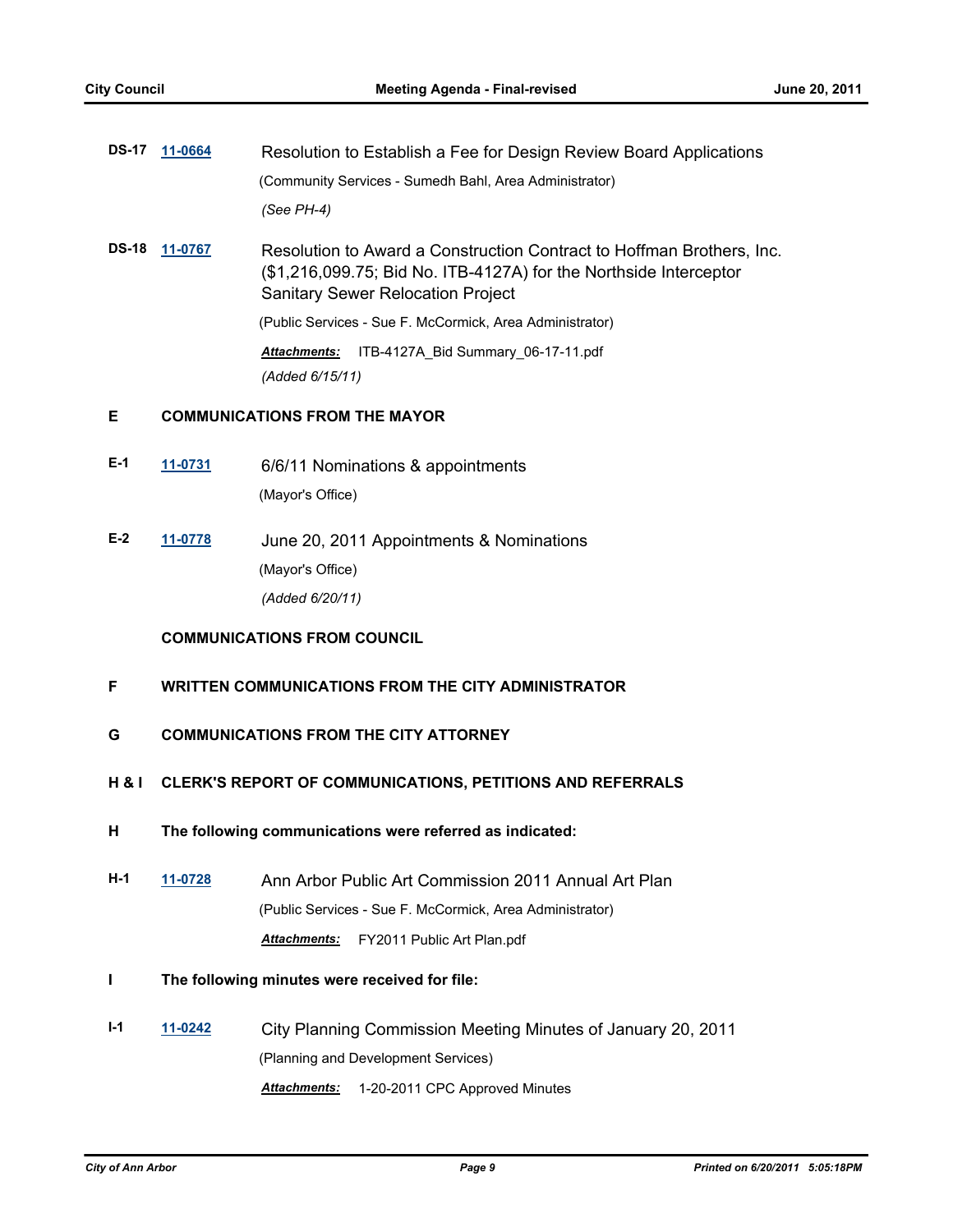| $I-2$  | 11-0336<br>City Planning Commission Meeting Minutes of February 8, 2011 |                                        |                                                                                                                                                            |
|--------|-------------------------------------------------------------------------|----------------------------------------|------------------------------------------------------------------------------------------------------------------------------------------------------------|
|        |                                                                         | (Planning and Development Services)    |                                                                                                                                                            |
|        |                                                                         | Attachments:                           | 2-8-2011 CPC Approved Minutes                                                                                                                              |
| $I-3$  | 11-0450                                                                 |                                        | Historic District Commission Meeting Minutes of the March 10, 2011                                                                                         |
|        |                                                                         |                                        | (Planning and Development Services)                                                                                                                        |
|        |                                                                         | <b>Attachments:</b>                    | 3-10-2011 HDC Meeting Minutes.pdf                                                                                                                          |
| I-4    | 11-0524                                                                 |                                        | City Planning Commission Meeting Minutes of February 15, 2011                                                                                              |
|        |                                                                         |                                        | (Planning and Development Services)                                                                                                                        |
|        |                                                                         | Attachments:                           | 3-1-2011 CPC Approved Minutes                                                                                                                              |
| I-5    | 11-0525                                                                 |                                        | City Planning Commission Meeting Minutes of March 1, 2011                                                                                                  |
|        |                                                                         |                                        | (Planning and Development Services)                                                                                                                        |
|        |                                                                         | Attachments:                           | 3-1-2011 CPC Approved Minutes                                                                                                                              |
| I-6    | 11-0678                                                                 |                                        | Cable Communications Commission Meeting Minutes of April 26, 2011                                                                                          |
|        |                                                                         | <u> Attachments:</u>                   | CCCMinutesApril262011                                                                                                                                      |
| I-7    | 11-0680                                                                 |                                        | Washtenaw Area Transportation Study (W.A.T.S.) Meeting Minutes of                                                                                          |
|        |                                                                         | April 20, 2011<br><u> Attachments:</u> | W.A.T.S. April 2011 minutes                                                                                                                                |
| I-8    | 11-0683                                                                 |                                        | Ann Arbor Housing Commission Regular Board Meeting Minutes - April                                                                                         |
|        |                                                                         | 20, 2011                               |                                                                                                                                                            |
|        |                                                                         |                                        | (Housing Services - Marge Novak)                                                                                                                           |
|        |                                                                         | Attachments:                           | Housing Minutes 4-20-11                                                                                                                                    |
| $I-9$  | <u>11-0698</u>                                                          |                                        | City Election Commission - July 13, September 3 and October 12, 2010                                                                                       |
|        |                                                                         |                                        | (City Clerk - Jacqueline Beaudry)                                                                                                                          |
|        |                                                                         | Attachments:                           | 2010-07-13 Election Commission minutes approved pdf, 2010-09-03<br>Election Commission minutes approved.pdf, 2010-10-12 Election<br>Commission minutes.pdf |
| $I-10$ | 11-0700                                                                 | 20, 2011                               | Downtown Development Authority Meeting Minutes - May 2, 1011, May                                                                                          |
|        |                                                                         |                                        | (Downtown Development Authority - Susan Pollay)                                                                                                            |
|        |                                                                         | <u> Attachments:</u>                   | DDA Minutes 5-2-11, DDA Special Mtg 5-20-11                                                                                                                |